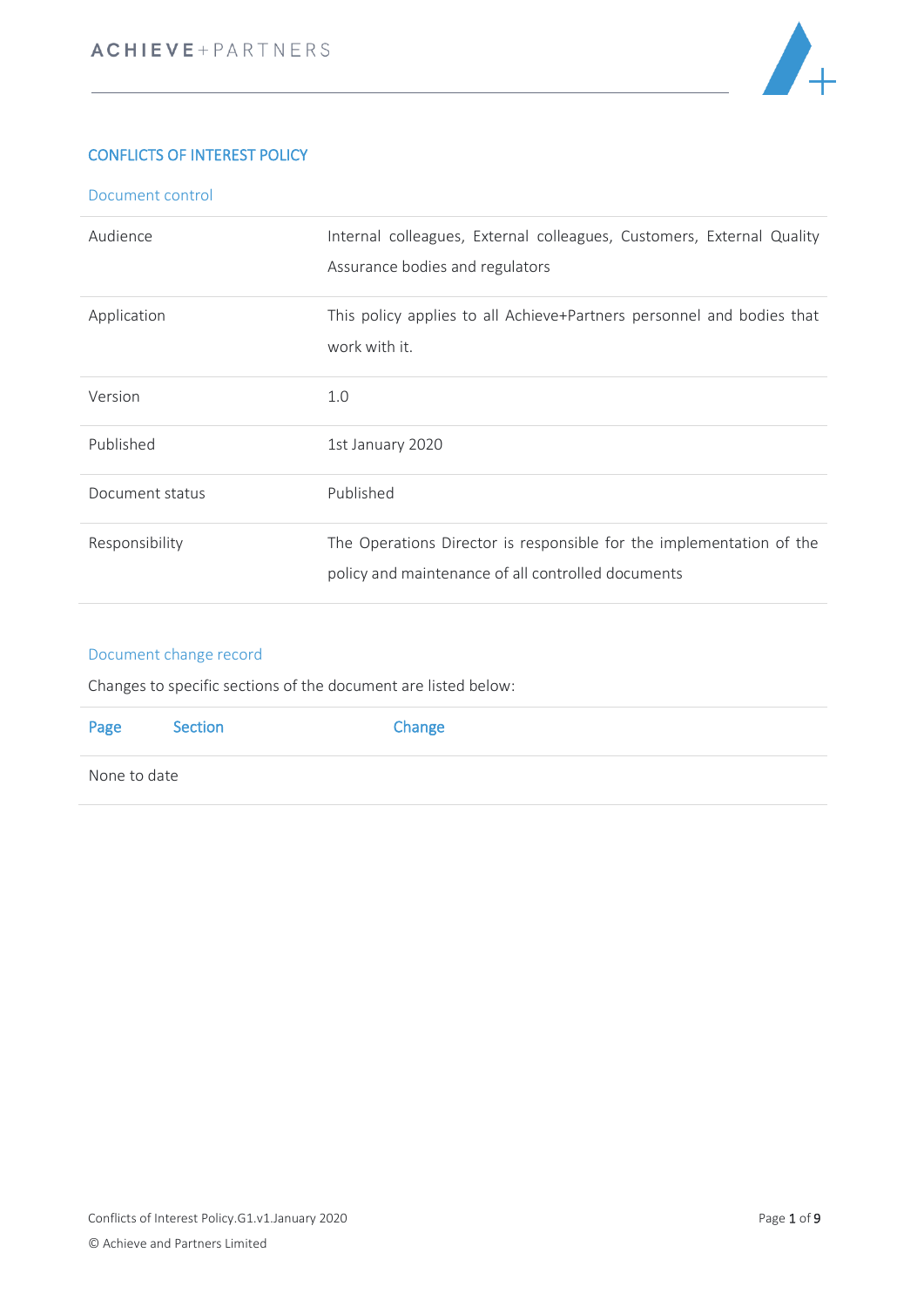

## SECTION 1: POLICY

#### 1.1 Introduction

Achieve+Partners is committed to identifying and monitoring conflicts of interest that relate to it, or to any scenario in which it is reasonably foreseeable that any such conflict of interest will arise in future. Achieve+Partners is also committed to effectively managing conflicts of interest and in particular:

- + taking all reasonable steps to ensure that no conflict of interest which relates to it has an adverse effect
- + where such a conflict of interest has had an adverse effect, taking all reasonable steps to mitigate the adverse effect as far as possible, and correct it.

#### 1.2 Purpose

This policy sets out Achieve+Partners specific approach to identifying, monitoring and managing conflicts of interest, so that it may fulfil this commitment and to protect Achieve+Partners from any impropriety.

#### 1.3 Scope

This policy is relevant to all key stakeholders engaged in the implementation of Achieve+Partners Business plan and any individual who can influence the outcomes of the business plan. This includes employers, training providers, contractors, Achieve+Partners employees and Directors.

It will be made clear to all Achieve+Partners employees, stakeholders and partners that they must identify any conflict of interest, actual or potential, to Achieve+Partners before they begin working on qualification or assessment development, or to undertake assessment, quality assurance or certification. Individuals will always be encouraged to disclose an activity if they are in doubt about whether or not it represents a conflict of interest.

All Achieve+Partners employees, partners and stakeholders will be made aware of the importance of conflicts of interest, what they could mean for the organisation and how conflicts of interest should be reported and managed. The operational responsibility for this process lies with the Achieve+Partners senior officers.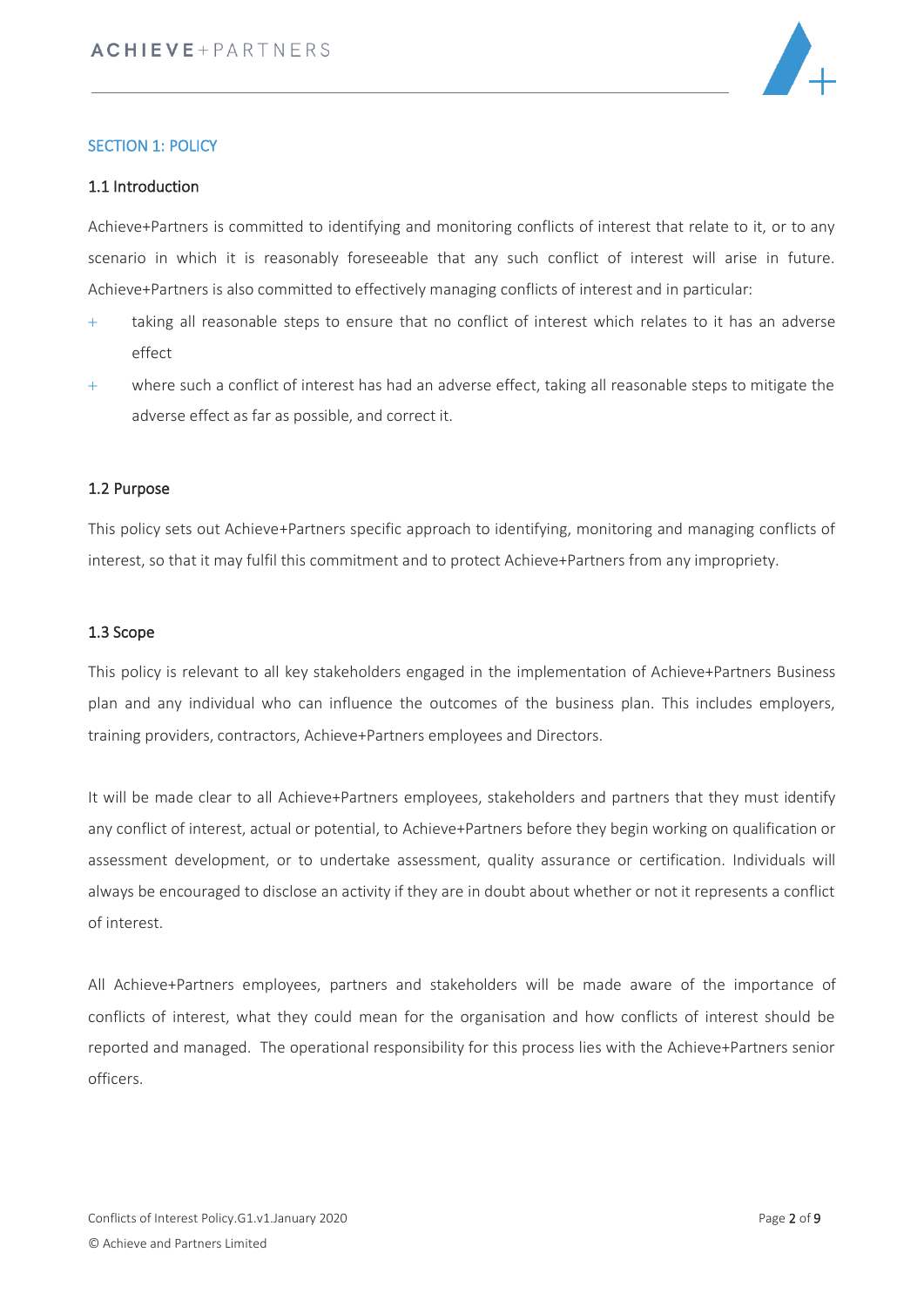

## 1.4 Definitions

A Conflict of interest is a situation in which the interests or aims of an individual or organisation conflict with those of Achieve+Partners. This interest can be direct or indirect, internal or external. Conflicts of interest can be actual or perceived.

For the purposes of this policy a conflict of interest exists where:

- + Achieve+Partners interests in any activity undertaken by it, or on its behalf have the potential to lead it to act contrary to its interests in the development, delivery and award of its qualifications and assessments
- + a person who is connected to the development, delivery or award of qualifications and assessments by Achieve+Partners has interests in any other activity which have the potential to lead that person to act contrary to his or her interests in that development, delivery or award in accordance with Conditions of Recognition
- + an informed and reasonable observer would conclude that either of these situations was the case.

### 1.5 Arrangements

This section sets out Achieve+Partners arrangements to identify, monitor and manage conflicts of interests.

### 1.5.1 Identifying Conflicts of Interests

Achieve+Partners acknowledges that it is not always possible to pre-empt when a conflict of interest could arise, and this policy is not designed to cover every eventuality. Generally, there will be a conflict of interest if an individual's interest and/or loyalties conflict with those of the Achieve+Partners strategy for developing fit-for-purpose end-point assessments that meet the needs of apprentices.

Conflicts of interest can occur in a number of ways and from a variety of situations. For example, if, for any reason:

- + a contractor works for multiple stakeholders and has difficulty being impartial
- + a conflict where a contractor's organisation will directly benefit
- + a conflict where a connected person to the contractor/staff member will benefit, for example, a family member

Conflicts of Interest Policy.G1.v1.January 2020 **Page 3 of 9** Page 3 of 9 © Achieve and Partners Limited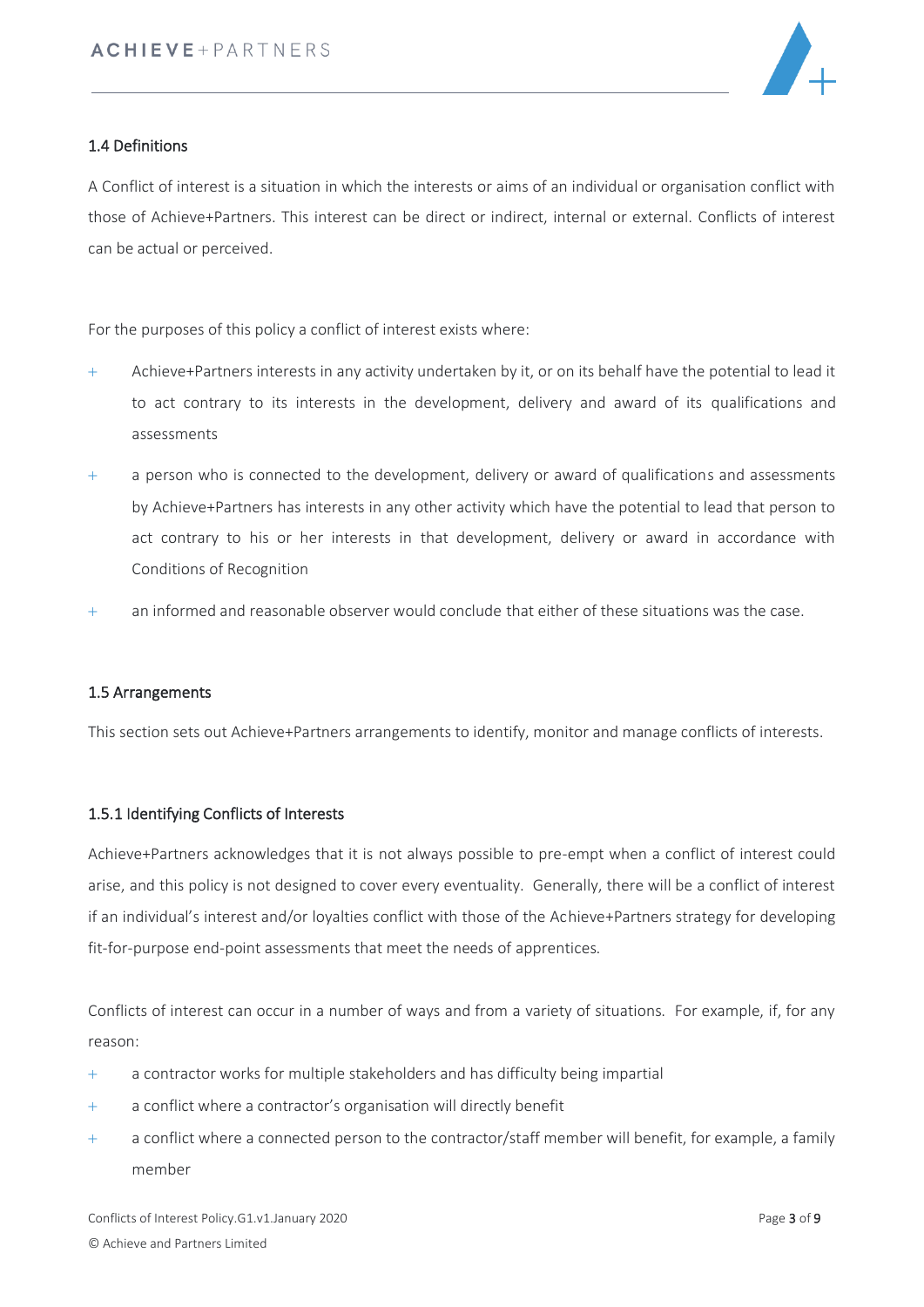

+ a conflict where the contractor/staff member will personally benefit themselves.

All individuals and organisations working with Achieve+Partners to fulfil its obligations as an end-point assessment organisation will declare conflicts of interest before each activity of work and/or annually. Conflicts will be declared on the conflict of interest declaration form and submitted to the Quality Director for review.

Through these processes Achieve+Partners will identify all conflicts of interest which relate to its work as an End-Point Assessment Organisation, and any scenario in which it is reasonably foreseeable that any such conflict of interest will arise in the future.

## 1.5.2 Minimising and Preventing Conflicts

Achieve+Partners sees one of its functions as facilitating the process of end-point assessment design by focusing on its responsibilities. This includes, but is not limited to:

- + avoiding arrangements that might reduce competition or create exclusive arrangements
- + avoiding practices that could be construed as anti-competitive or restrictive practice
- + providing the Achieve+Partners key stakeholders with objective advice on the viability of end-point assessment development and availability of end-point assessments for the needs of the sector
- + enabling open and frank dialogue between teams within Achieve+Partners.

This is not designed to be an exhaustive list but aims to set out the principles of neutrality, openness and fairness. Achieve+Partners believe that conflicts can be avoided or managed without compromising the integrity of the business, the individual or organisation concerned.

### 1.5.3 Managing and monitoring conflicts of interest

Achieve+Partners, its contractors, partners and customers involved in the development, delivery or award of end-point assessment, will take all reasonable steps to ensure that no conflict of interest which relates to it has an Adverse Effect.

Where such a conflict of interest has had an Adverse Effect, Achieve+Partners will take all reasonable steps to mitigate the Adverse Effect as far as possible and correct it.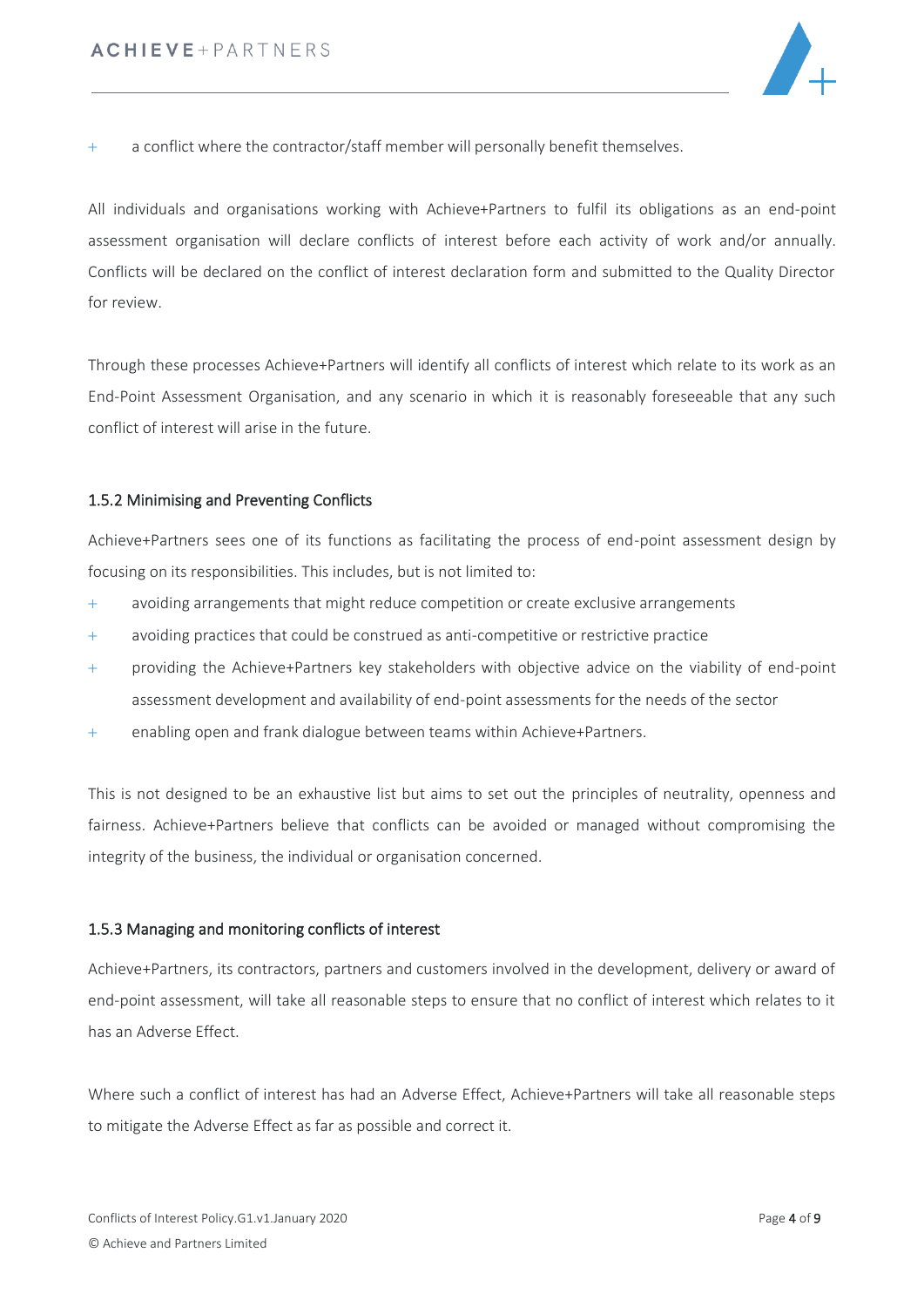

The Quality Director is responsible for ensuring the implementation of this policy and taking corrective actions as necessary to uphold the integrity of the policy.

The management of potential conflicts of interest are monitored as follows:

- + current and potential future conflicts of interest are kept under review as part of the remit of both the Achieve+Partners Board of Directors and Senior Management Team
- + guidance from the regulators is reviewed and the policy is updated when appropriate to comply with best practice – the policy is reviewed at least annually to ensure it remains up to date and fit for purpose.
- + Information from monitoring activities will be made available to regulators and external quality assurance organisations as required.

In most cases, it is envisaged that simple measures will be enough to manage conflicts of interest. It may be that the activity can be managed differently so that conflicts of interest are avoided. In other cases, a simple undertaking by an individual to prioritise the interests of the Achieve+Partners business plan will be all that is required. Only in extreme circumstances, where the conflict of interest is fundamental and unmanageable, will an individual be prevented from undertaking specific activities.

### 1.5.4 Responsibilities

### Directors (Senior Officers)

Directors have full powers of control of Achieve+Partners and as such have the responsibility for the identification, management and monitoring of conflicts of interest across all functions and operations of the company.

Directors are appointed to the company once the existing board of directors are satisfied that there are no known or potential conflicts of interest of the new director. All directors are required to re-declare conflicts of interest annually to the Managing Director.

Memorandum and Articles of Association, Board of Directors Terms of Reference and Senior Management Team Terms of Reference set out the specific arrangements for the management of conflicts of interest within the activity the director is undertaking at any given time.

The Board of Directors are responsible for identifying and recording potential strategic conflicts of interest on the register of interests. This is reviewed at each board meeting.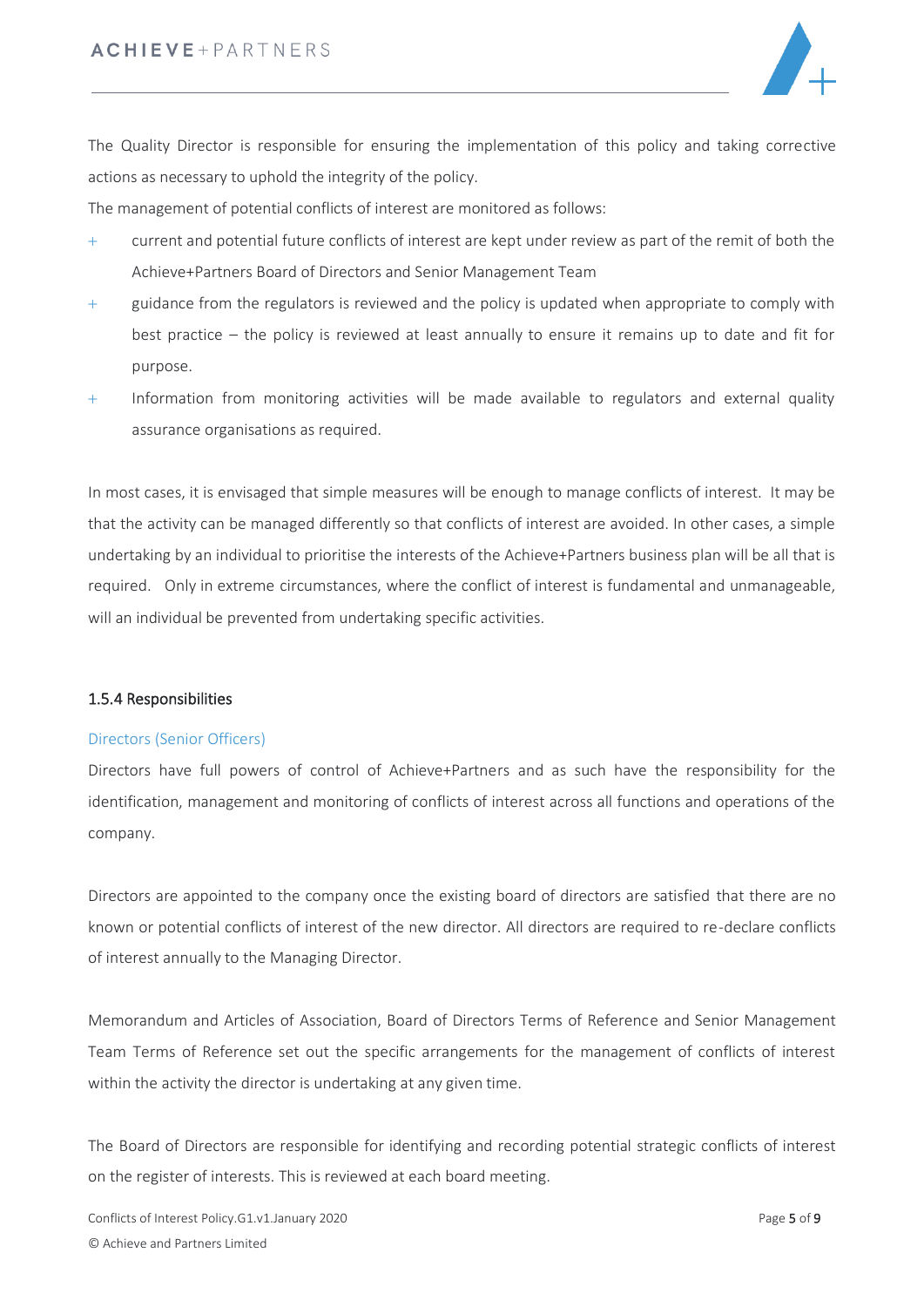

#### Employees

Employees are responsible for declaring any potential or actual conflicts of interest at time of employment. Furthermore, employees are responsible for declaring new or potential conflicts to the Quality Director in a timely manner at all times of their employment. Failure to declare conflicts that result in an adverse effect happening or likely to happen may result in disciplinary action being taken against the employee.

Individual members of staff are also responsible for identifying potential conflicts of interest for members of working groups, contractors or customers and for bringing these to the attention of the Quality Director.

#### **Contractors**

Contractors are required to declare conflicts of interest at time of contract. Furthermore, all contractors are required to declare conflicts of interest annually, before each work activity and when new conflicts present themselves. Failure to declare conflicts that result in an adverse effect happening or likely to happen may result in the termination of the contractors' contract.

Individuals should not be involved in the assessment or the quality assurance of assessment decisions in which they have a personal interest.

#### Customers and partners

Customers have a responsibility under this policy to notify Acheieve+Partners of any known conflicts of interest that may exist or likely to exist between their organisation, Acheieve+Partners and the work it is conducting together.

### Code of conduct for members of Achieve+Partners groups

Conflicts of Interest, whether actual or potential, should be declared promptly at the earliest possible opportunity to the Chair who will notify the Quality Director.

If an organisational representative has any interest in the matter under discussion, which creates a real danger of bias, that is, the interest affects the organisation, or a member of an individual's household, the interest should be declared as soon as possible and the organisational representative should withdraw from the room and the process.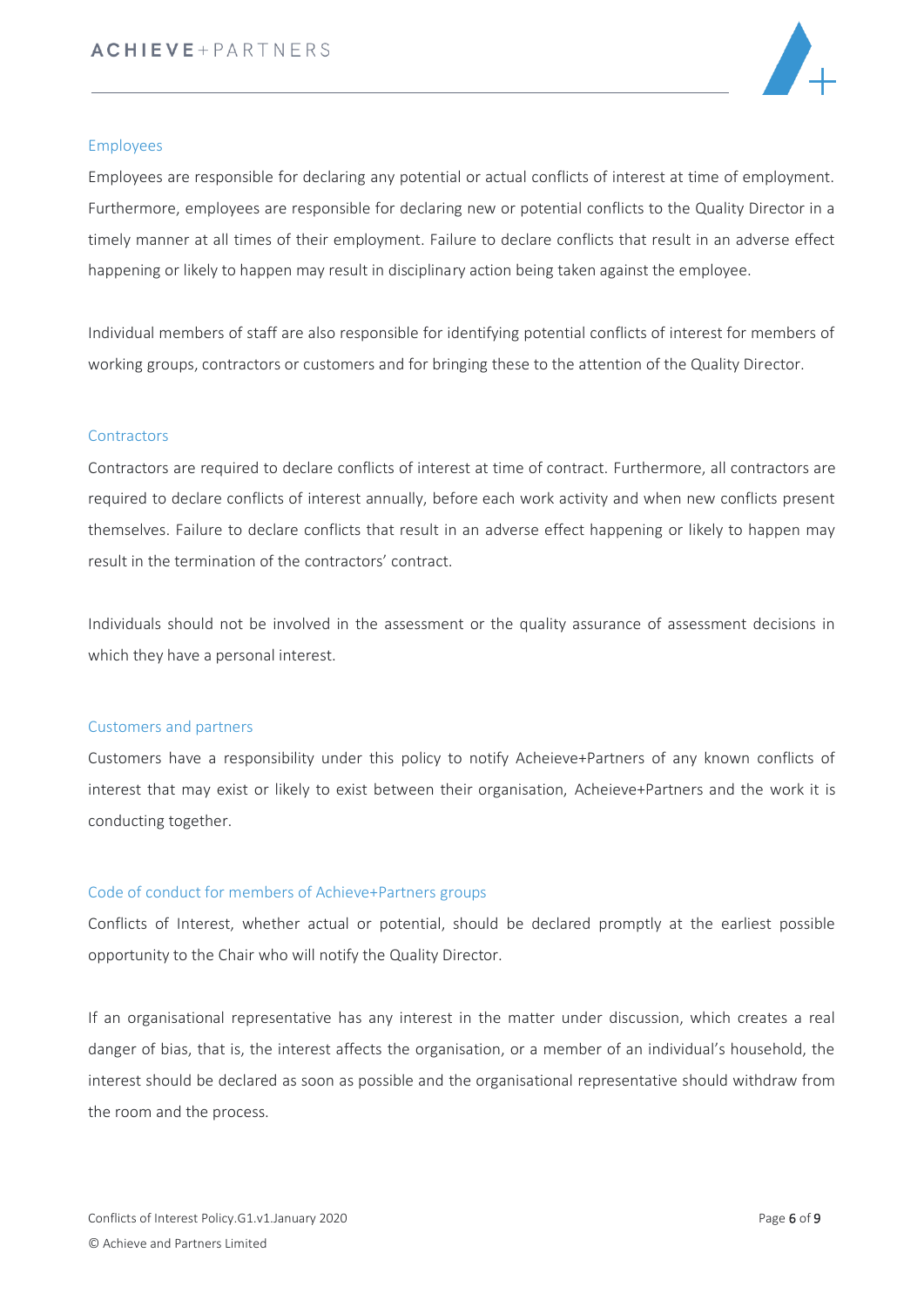

If an organisational representative has any other interest which does not create a real danger of bias, but which might reasonably cause others to think it could influence decisions, the nature of the interest should be declared. At this point, the other organisational representatives will make the decision as to whether the organisation representatives should be involved in discussions around this subject.

If an organisational representative is in any doubt about the application of these rules, they should consult with the Chair or Quality Director.

It is recommended that an organisation's interests are reported to the Quality Director who will record them on the Register of Interests.

All Achieve+Partners groups have a responsibility to ensure that the potential for conflict of interest is managed effectively.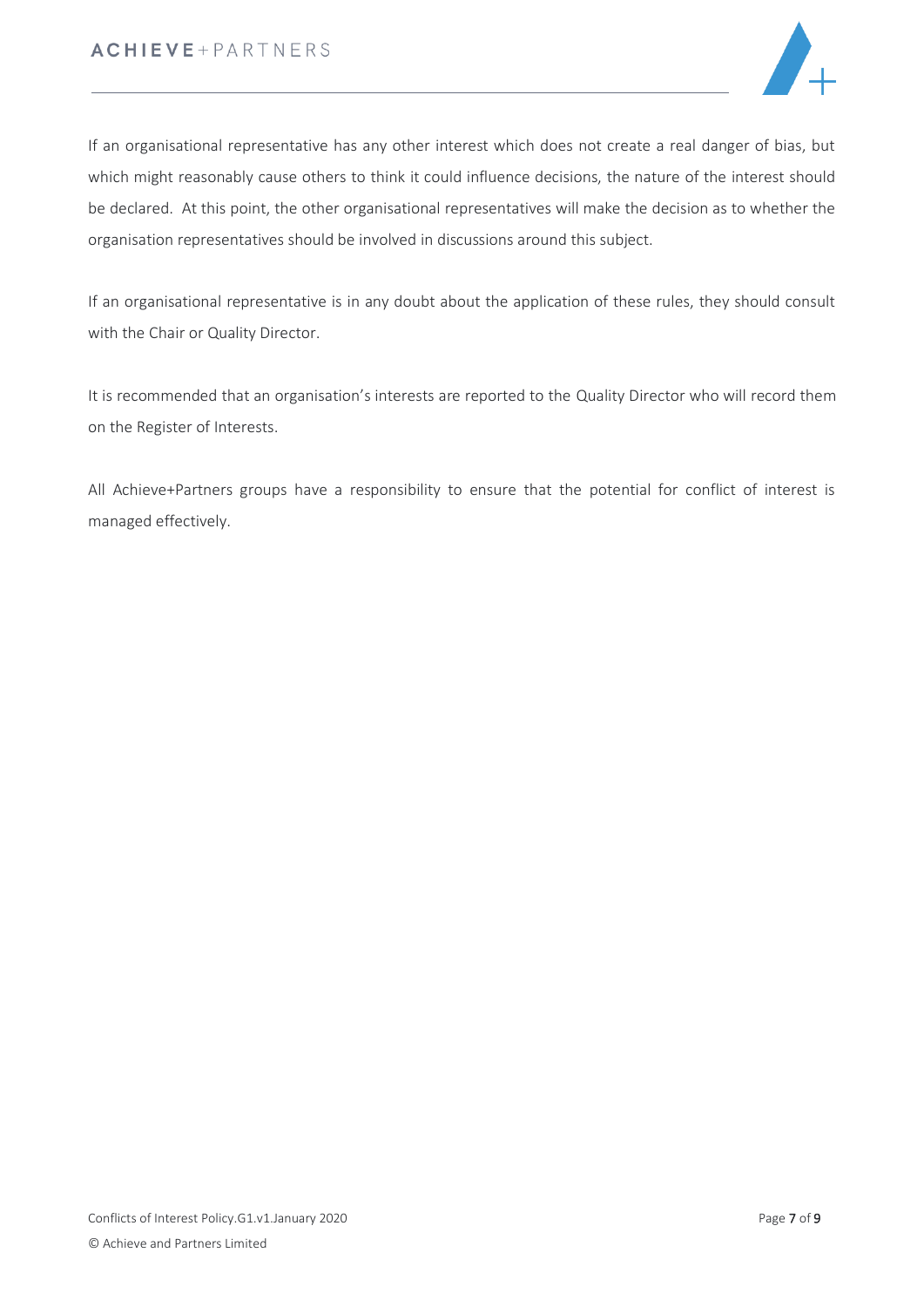

# SECTION 2: PROCEDURE

This section of the policy sets out the procedural steps taken to identify, manage and monitor conflicts of interests regardless of their nature across the Achieve+Partners operations.

| <b>Ref</b>     | <b>Step</b>                                                                                                                                                                                                               | Owner               | <b>CCP</b> |
|----------------|---------------------------------------------------------------------------------------------------------------------------------------------------------------------------------------------------------------------------|---------------------|------------|
| Identification |                                                                                                                                                                                                                           |                     |            |
| $\mathbf 1$    | Individual completes the conflict of interest declaration form and submits<br>to the Quality Director in line with this policy                                                                                            | Individual          | X          |
| $\overline{2}$ | Where an individual is alerting Achieve+Partners to a potential conflict of<br>interest concerning another individual or organisation the Quality Director<br>will make immediate contact with the individual in question | Quality<br>Director |            |
| 3              | Quality Director records the conflict(s) on the Register of Interests                                                                                                                                                     | Quality<br>Director |            |
|                | Management                                                                                                                                                                                                                |                     |            |
| 4              | Quality Director reviews the conflict(s) and where necessary has a<br>discussion with the individual who raised the conflict to determine nature<br>and impact of the conflict                                            | Quality<br>Director |            |
| 5              | Quality Director proposes mitigation (s) to the senior management team<br>for consideration and agreement                                                                                                                 | Quality<br>Director |            |
| 6              | Senior Management Team agree mitigations and any required actions to be<br>taken agreeing the date by which they will be taken                                                                                            | Quality<br>Director | Χ          |
| 7              | Quality Director will take necessary actions and update the Register of<br>Interests as appropriate                                                                                                                       | Quality<br>Director |            |
| Monitoring     |                                                                                                                                                                                                                           |                     |            |
| 8              | The Quality Director will review the Register of Interests monthly and<br>report to the Senior Management Team                                                                                                            | Quality<br>Director |            |